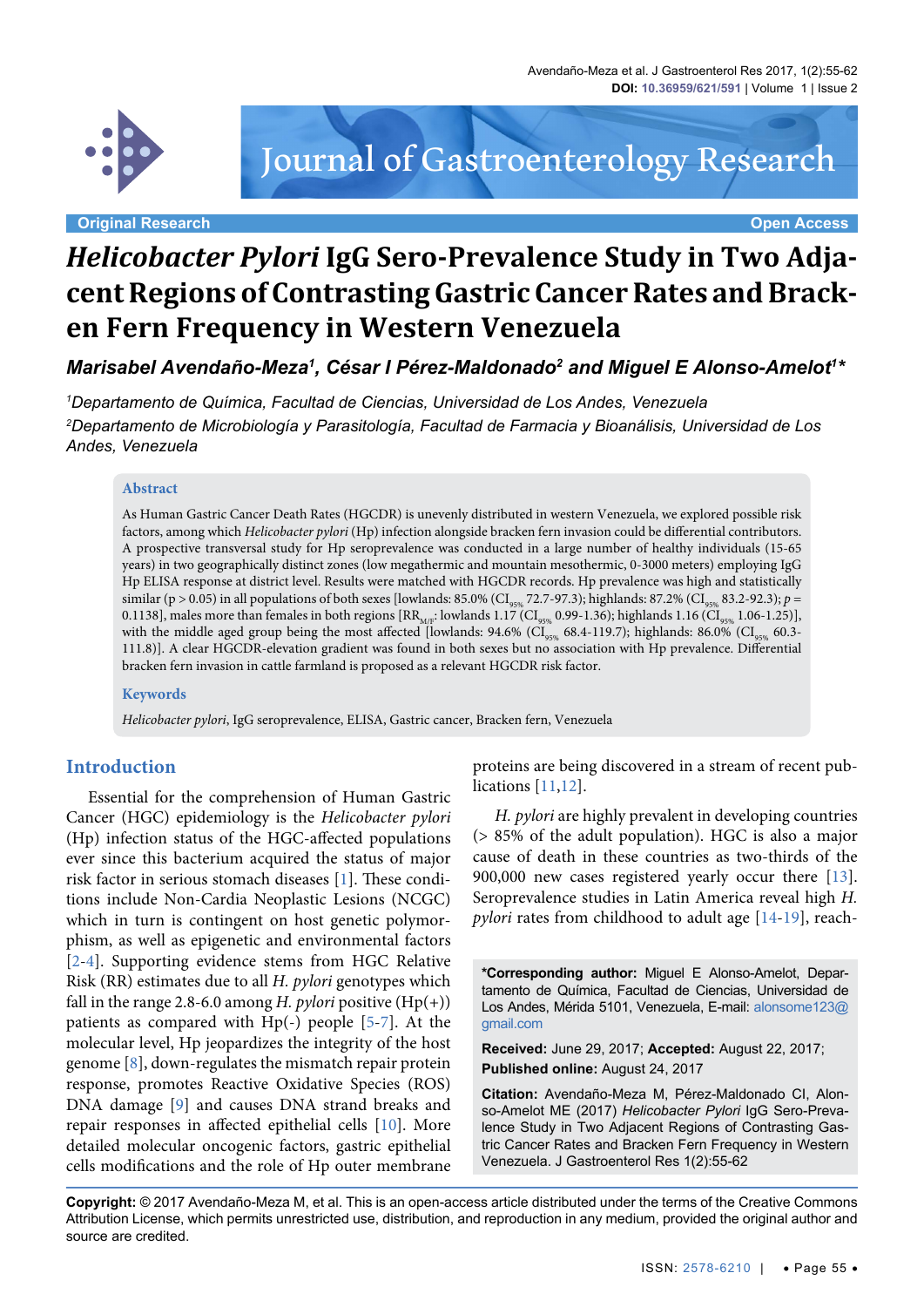ing nearly 100% prevalence in HGC patients or suffering from other serious epigastric pathologies [[20](#page-6-1),[21](#page-6-2)].

As part of a long term study, we became interested in determining environmental factors contributing significantly to the HGC condition of human populations in selected regions of the Venezuelan Andean range where HGC-related deaths are unusually high relative to the rest of the country [\[22](#page-6-3),[23](#page-6-4)]. One of every three cancer-caused deaths are due to HGC in males and one in four among females in the Andean area whereas it is the fifth cause of cancer fatalities in the rest of the country.

Among other potential causes, the transmission of bracken fern (*Pteridium* spp) terpenoid carcinogens, chiefly ptaquiloside, through the food chain [[24](#page-6-5)[-26\]](#page-6-6) became suspects as ptaquiloside has been shown to impact severely animal health in various ways including induction of malignancies in urinary bladder in bovines, in addition to lung, ileum and mammary carcinomas in laboratory rodents [[27](#page-6-7),[28](#page-6-8)]. Direct evidence in humans is lacking but indirect supporting evidence emerges from the distinct geographical distribution of HGC incidence in Meso and South America along the Andean range [\[22](#page-6-3)[,23](#page-6-4)[,29](#page-6-9)]. HGC incidence and mortality are invariably associated with geographical elevation: HGC records in highlands are systematically higher (where Pteridium ferns grow abundantly) than in lowlands (where this plant is rare or absent). The exception, Chile, (where Pteridium ferns do not occur) registers the opposite trend as HGC incidence is higher among people living on the coast and distinctly lower in Andean townships.

The increasing evidence in favor of a Hp(-)-Pteridium-HGC connection [[30](#page-6-10),[31\]](#page-6-11), led us to propose recently a hypothetical mechanisms whereby Hp and bracken ptaquiloside may be complimentary factors in the development of HGC in bracken exposed populations [\[32\]](#page-6-12). This notion might be supported further by a higher resolution study of Hp prevalence among people living in two adjacent regions with contrasting HGC mortality rates and vegetational composition as far as bracken fern invasion of pastures and water catchments. For this study we selected districts of south Maracaibo lake basin as the lowland representative and the adjacent highlands of the Andean range of Mérida State of Venezuela. To this end we undertook a *H. pylori* infection prevalence study as detected by the serum Immunoglobulin G (IgG) response, a recommended procedure for this kind of survey [\[33\]](#page-6-13). The study encompassed a total 1202 gastro-asymptomatic healthy adults. The data was then contrasted against the HGC death rates at the district level.

# **Materials and Methods**

# **Ethical approval**

The study was conducted under the ethics code of the

Corporación de Salud del Estado Mérida, dependent on the Ministerio de Salud y Desarrollo Social of Venezuela, which conform the principles of the Declaration of Helsinki.

## **Experimental design**

Cross-sectional survey of *H. pylori* seroprevalence status determined by an in house Enzyme Linked Immunosorbent Assay (ELISA) of IgG antibodies developed from four local bacterial strains. *H. pylori* assays were performed in matched populations according to sex and age group, from ten districts of western Venezuela comprising Mérida and Zulia States.

## **Study population**

All participants were informed of the study and joined in voluntarily. All of them were enrolled during their visit to local public hospitals while requesting an official health certificate but not medical care, all declaring no relevant epigastric symptoms (acid reflux, local pain, recurrent indigestion). A total of 602 outpatients from the Maracaibo Lake area [360 females (59.8%) and 242 males (40.2%)] and 600 subjects from the Mérida mountainous region [452 females (75.33%) and 148 males (24.7%)] aged 15-65 years met all the selection criteria: in addition to information about age, sex and residential address within the districts under study, volunteers were selected only if fasting at the time of blood collection, over 10 years of residence in the area, no previous medical records of gastric pathologies, no antibiotic treatment received in the previous 6 months, and never treated for *H. pylori* eradication. The socioeconomic status and educational level was generally low (income level d, primary school exposure). Vein blood samples (10 mL/patient) were collected and immediately centrifuged at 3000 G to separate cell content. Sera were frozen (-20 °C) until analysis of *H. pylori* antibody levels.

#### **Laboratory procedures**

**Enzyme-linked immunosorbent assay of IgG antibody levels:** Sonicated crude extracts of four *H. pylori* strains, obtained from clinical antral biopsies from  $Hp(+)$ confirmed patients of Hospital Universitario de los Andes HULA in Mérida, were prepared. Ninety six flat bottom microwell plates (Sigma-Aldrich, St. Louis, Missouri, USA) were coated with 100 µL of 2 g/mL *H. pylori* extract in carbonate-bicarbonate buffer solution (0.05 M pH 9.5) at 1:125 dilution and were incubated overnight at 6 °C. Plates were washed five times with wash solution (PBS 0.1 M, pH 7.4, Tween 20 0.5%). All wells were filled with 100 µL of blocking solution (PBS-bovine albumin 1%-Tween 20) for 90 minutes prior to analysis. Subsequently plates were washed five times with wash solution. Serum samples (100 µL) were added in duplicate and incubated at 22 °C for 90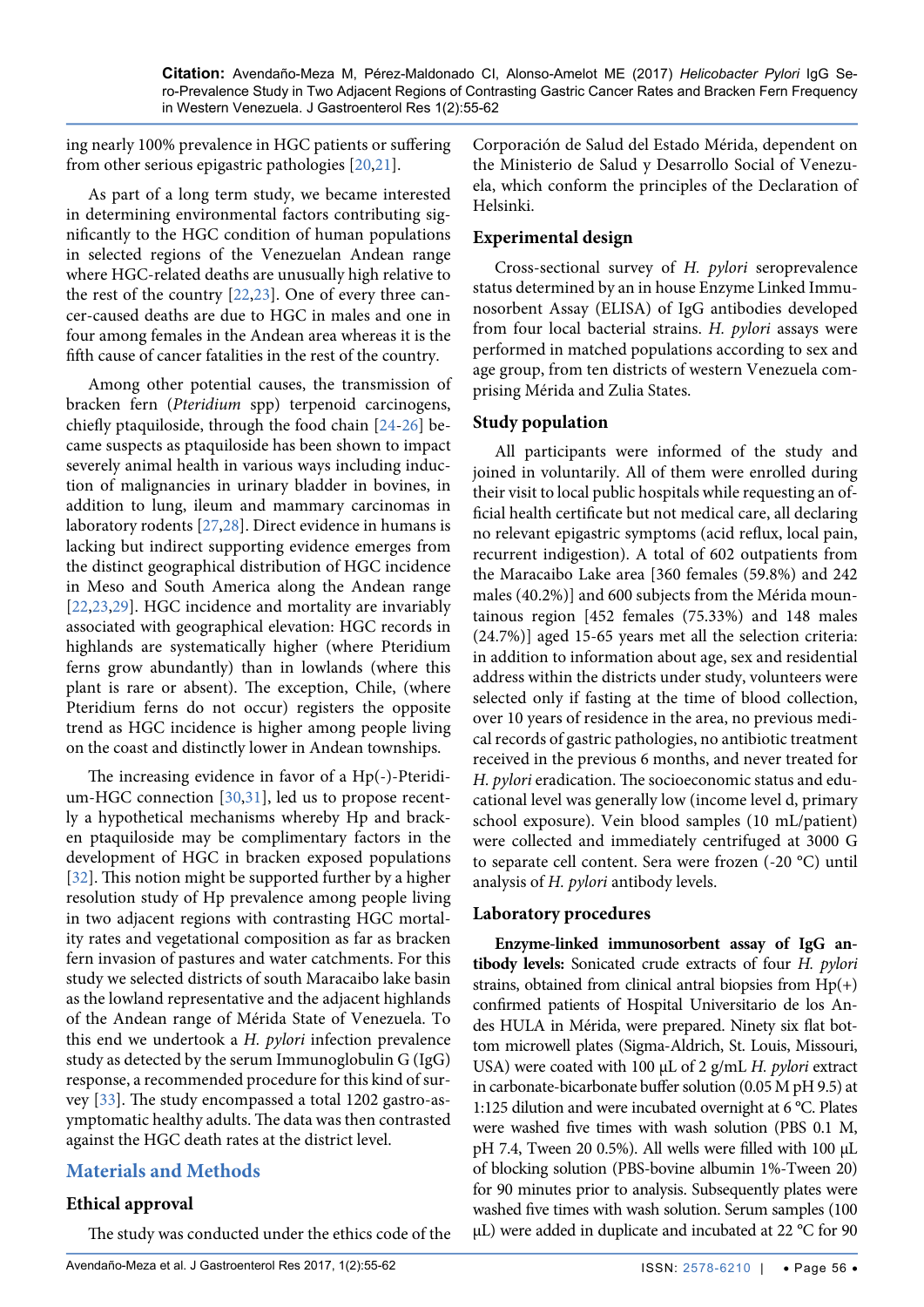<span id="page-2-0"></span>**Table 1:** Human population of surveyed districts, subject distribution and *Helicobacter pylori* IgG seroprevalence in two geographically distinct, vicinal regions of western Venezuela in the lowlands of the Maracaibo lake basin and the highlands of the Andean Mérida State.

|                   |                                            |                              | $Hp(+)$ IgG prevalence $(Cl_{\text{avg}})^a$ |                  |                        |  |
|-------------------|--------------------------------------------|------------------------------|----------------------------------------------|------------------|------------------------|--|
| Area              | <b>Population of</b><br>surveyed districts | Subjects (males/<br>females) | % Males                                      | ∣% Females       | % Total                |  |
| Lowland (Zulia)   | 142.29                                     | 602 (242/360)                | $ 92.4 \ (85.6-99.3)$                        | 79.8 (62.6-97.1) | 85.0 (72.7-97.3)       |  |
| Highland (Mérida) | 101.645                                    | 600 (148/452)                | 93.8 (90.4-97.7)                             | 81.7 (76.3-87.1) | $ 87.2 (83.2 - 92.3) $ |  |

a Hp(+): *Helicobacter pylori* positive individuals; IgG: Immunoglobin G.

min and wells were drained. After an additional washing with wash solution 100 µL of *H. pylori* IgG antibody conjugate at 1:20,000 v/v dilution was added to each well and was incubated for 60 min at 22 °C in the dark. The enzymatic reaction was quenched with Stop solution  $(H_2SO_4 2.5 N)$ . Spectral absorbances were determined within 15 minutes after quenching.

**Outcome variable:** The activity of specific antibodies against the mixed *H. pylori* extract was estimated by the ELISA photospectral response Absorbance (Abs) at 405 nm using a Multiskan Plus V 2.01 Microplate photometer (Thermo Fisher Scientific, Houston Texas, USA). An antibody titer cutoff of Abs 0.410 au was established for the Hp(+) cases (median =  $0.447$ , sd =  $0.029$ ; min = 0.400; max 0.498) and all values below 0.287 au were taken as Hp(-) people who showed a median of  $0.266$  (sd = 0.024; min = 0.2; max = 0.292), normal distribution and statistically differentiated (*p* < 0.001). Neonatal sera of children from Hp free mothers obtained from the nursery ward of Hospital de la Universidad de Los Andes, Mérida, were used as negative controls. Positive control sera were obtained from Hp infected patients confirmed by the unease test and positive pathological observation of *H. pylori* in endoscopies kindly provided by Instituto Dr. Luis E Anderson, Centro de Control de Cancer Gastrointestinal, San Cristóbal, Táchira, Venezuela.

**Gastric cancer death rates**: Age standardized mortality rates were calculated from crude rates obtained from Corporación de Salud del Estado Mérida (CSM) and Estado Zulia (CSZ) in the 1986-2006 period, using the Venezuelan population as reference. We gained access to mandatory gastric cancer death medical records of all reported individuals in specific townships covering the 1996-1999 periods. This data was used to estimate death rates in areas with 10,000 inhabitants or less in sanitary districts of the mountain region from which blood samples of healthy subjects were extracted for the Hp IgG seroprevalence study. Death record rather than gastric cancer incidence was utilized because of the elevated proportion of deaths due to this condition, the late HGC detection in the general population and the absence of HGC prevention programs.

**Statistics:** Cutoff spectral absorbances were estimat-

ed by fitting  $Hp(-)$  and  $Hp(+)$  cases separately into logistic curves ( $\chi^2 \le 7 \times 10^{-4}$ ). The mean of the 0.95 percentile upper group in the Hp(-) cases and the mean of the lowest 0.95 percentile in the  $Hp(+)$  cases were taken as cutoff values.

Comparison of the means in serum IgG antibody response was estimated using one way ANOVA at *p* < 0.05 for statistical significance. Other comparisons were executed using the non-parametric Kruskal-Wallis method at  $p < 0.05$  using the  $\chi^2$  approximation, for statistical significance. Calculations were performed with Statistix V 7.0 (Analytical Software Inc. Tallahase, Florida, USA) and logistic curve analysis with Microcal Origin V 5 (Microcal Software Inc., Northampton, Massachussets, USA).

## **Results**

#### *H. pylori* **general status**

IgG titers in *H. pylori* negative [Hp(-)] and positive groups  $[Hp(+)]$  were separated satisfactorily by the inhouse immunoassay ( $p < 0.001$ , F = 620.6). The mean difference between the top quartile of Hp(-) and bottom quartile of Hp(+) Abs responses was also statistically significant ( $p < 0.0001$ ,  $F = 2217$ ). Therefore, interference or modulation of the immune response by other bacteria was disregarded.

[Table 1](#page-2-0) collects the general geographical and sex distribution of the 1202 volunteers. There were more female (812) than male (390) patients in both locations. Subjects in the 25-44 years age band constituted 55% of the sample in both sexes. Broadly speaking, Hp(+) seroprevalence was generally high in both lowland (Zulia State) and highland (Mérida State) populations. While consideration of all tested volunteers gave similar Hp(+) seroprevalence figures in both regions, a greater proportion of males appeared infected than females but the difference was not statistically significant after age adjustment for males (*p* = 0.734) or females (*p* = 0.733). The Relative Risk (RR) of *H. pylori* infection of males as compared with females in the lowlands was only 1.17 ( $CI_{\text{qsg}}$  0.99-1.36), a figure not distinguishable from the highland locations [RR: 1.16  $\left( \text{CI}_{\text{gas}} \right)$ 1.06-1.25) ( $p = 0.845$ )] considering all age groups.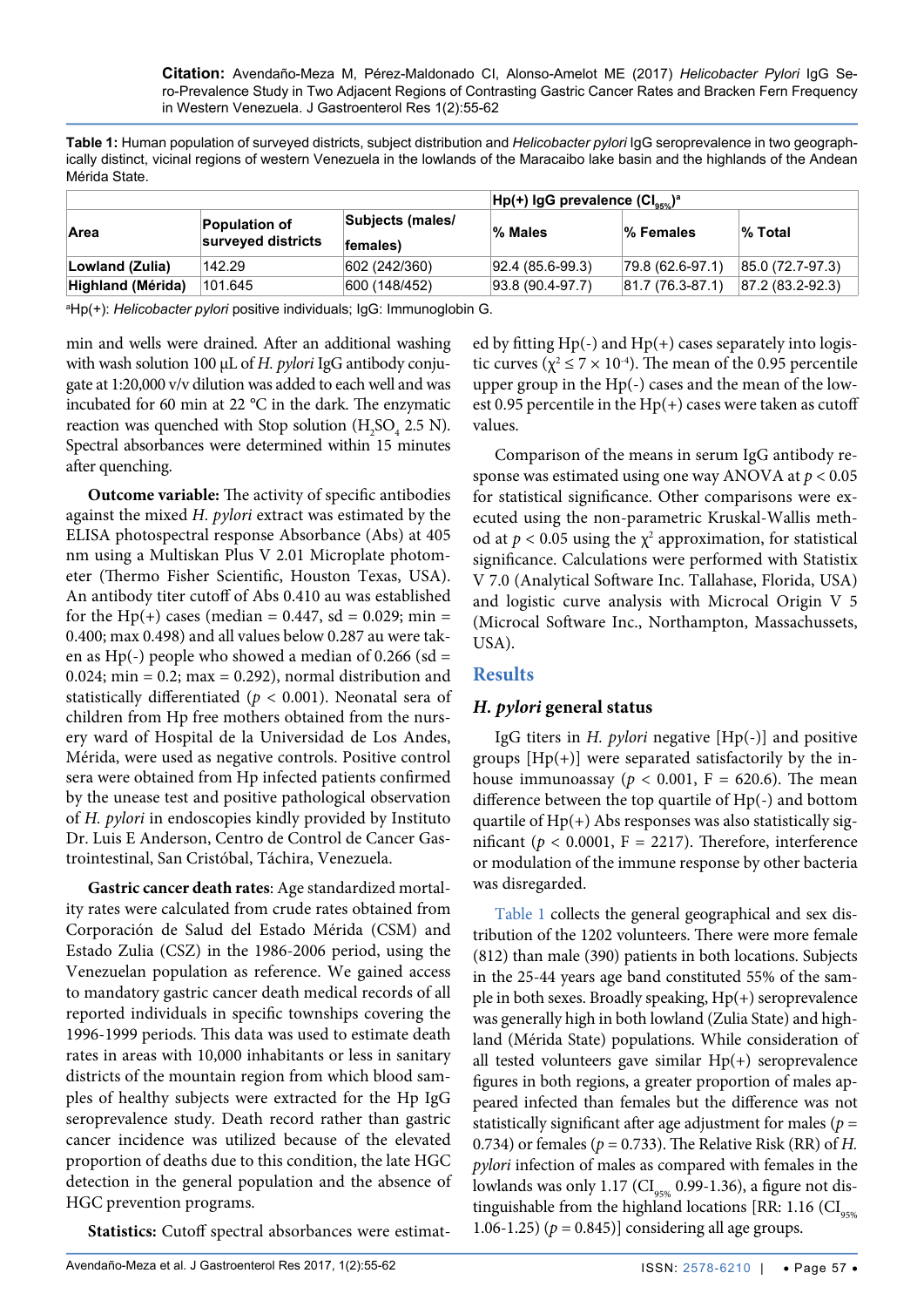When subjects were discriminated by group age from 15 to 64 years (group A: 15-24 years; B: 25-44 years; C: 45-64 years), the age-dependent  $Hp(+)$  seroprevalence showed moderate variation [\(Table 2\)](#page-3-0). Females showed a slight increase of Hp IgG response with age in the lower regions but not in the mountain zone. Also female prevalence was statistically distinct relative to males in age groups A and B and became equal in group C. Males generally became Hp infected at an earlier stage with prevalence rates over 90% in both areas. There was a tendency towards a lower rate with age progress in males probably due to age-related infectious recession or lowered IgG titers as a result of declining immune response in the elderly [\[34\]](#page-6-17). However, values were not statistically differentiated.

As a whole, pondered mean age of cases [Age  $\times$  N°  $Hp(+)/Age \times N°(Hp(-) + Hp(+))]$  in the sample was 29.2 years for males and 26.4 years for females in the lowlands and 37.3 years for males and 29.9 years for females in the highlands, which may suggest an earlier acquisition of *H. pylori* in the lowlands. It has been shown that *H. pylori*  infection occurs early in childhood with adult acquisition being much less common [\[35](#page-6-18),[36](#page-6-19)].

#### *H. pylori* **prevalence and cancer rates by location**

Knowing the long term (10 years) residence location of patients at specific districts, it made sense to match *H. pylori* prevalence data with gastric cancer death rates in these locations. [Table 2](#page-3-0) collects the results where the city of Cabimas (pop. 265,202 hab. 1999) was taken as representative of the lowland Zulia State whose population and GC rates were used as standards. Additionally, El Vigía, while also located in the lowland Maracaibo lake basin, occupied the transition territory along the Andean

<span id="page-3-0"></span>**Table 2:** Variation of *Helicobacter pylori* IgG seroprevalence with age group in the lowland and highland regions of western Venezuela comprising states Zulia and Mérida, respectively. Data for 1202 volunteers in all the sanitary districts (10) surveyed in this study. Average  $\pm$  SE (N = 5 per region),  $\left[CI_{new}\right]$ .

|                  |        | Age group <sup>a,x</sup>       |                                 |                                                      |  |
|------------------|--------|--------------------------------|---------------------------------|------------------------------------------------------|--|
| <b>Region</b>    | Gender | $15 - 24$                      | 25-44                           | 45-64                                                |  |
| Lowlands         | Male   | $94.2 \pm 4.32$ <sup>a,x</sup> | $92.0 \pm 0.5^{a,x}$            | $84.6 \pm 11.85$ <sup>a,x</sup>                      |  |
|                  |        | $[80.6 - 107.6]$               | $[90.6 - 93.5]$                 | [46.85-122.9]                                        |  |
|                  | Female | $73.2 + 8.4$ <sup>b,x</sup>    | $75.0 \pm 3.4^{b,x}$            | $88.4 + 7.5^{a,x}$                                   |  |
|                  |        | $[46.4 - 100.0]$               | $[64.2 - 85.9]$                 | [64.9-112.3]                                         |  |
| <b>Highlands</b> | Male   | $90.0 \pm 8.2$ <sup>a,x</sup>  |                                 | 90.1 ± 4.1 <sup>a,x</sup> 78.7 ± 7.37 <sup>a,x</sup> |  |
|                  |        | $[69.0 - 111.0]$               | [79.6-100.7] [59.8-97.7]        |                                                      |  |
|                  | Female | $76.7 \pm 5.6^{a,x}$           |                                 | $74.5 \pm 2.9^{b,x}$ 78.9 $\pm 5.9^{a,x}$            |  |
|                  |        | $[62.2 - 91.1]$                | $[66.9 - 82.1]$ $[65.9 - 95.9]$ |                                                      |  |

a Equal letters indicate no statistical difference (p > 0.05) between male/female Hp(+) prevalence within the same age group in the same region. Hp(+): *Helicobacter pylori* positives;  $x$  Equal letters indicate no statistical difference ( $p > 0.05$ ) between Hp(+) prevalence of the same gender and age group across regions.

piedmont. For decades the placement of this town has favored economic and familial relationships with the mountain zone to the south. The rest of districts in [Ta](#page-3-0)[ble 2](#page-3-0) correspond to valleys and uplands in the Andean hinterland of Mérida State. HGC Odds Ratios (OR) were calculated against Zulia's population as standard and the HGC rates observed there in the period 1996-1999 to match the individual records obtained for smaller Andean districts. A clear trend towards much larger HGC-related death rates appears. Also, HGC rates at El Vigía reflect its area of influence on the nearby mountains in the same district where many patients suffering from gastric malignancy come from.

## **Frequency of bracken growth sightings in surveyed districts**

For many years we have studied several populations of bracken ferns in the Andean States of Venezuela and the carcinogenic compounds found there [[22](#page-6-3),[23](#page-6-4),[31](#page-6-11),[37](#page-6-14)]. During the development of the current study we recorded the frequency of bracken growth sightings in the districts surveyed for *H. pylori* prevalence as dense growth on road edges, cattle paddock margins and as thickets inside pastureland supporting cattle. The bracken growth frequency was recorded in four categories depending on the ratio of observed positives for all visits: absent, occasional to 20%, 21-50% and above 50%. Results are collected in [Table 3](#page-4-0) which shows a distinct preference of bracken for mesothermic intermediate altitudes in humid mountain slopes and valleys, whereas megathermic lowlands, however humid, or high elevations near the night frost line did not sustain bracken except in occasional spots.

#### **Discussion**

#### **Hp IgG seroprevalence**

The results of our study reveal generally elevated Hp(+) seroprevalence rates of both sexes and ages above 15 years, in consonance with similar studies in most developing countries. Promiscuity, deficient sanitation and inadequate sewage disposal in the humid megathermic lowland districts may facilitate the spread of the infection as well as poverty and squatter housing in mesothermic and cold mountain areas  $[38,39]$  $[38,39]$ . While Hp(+) seroprevalence in asymptomatic volunteers was greater among males than females, which is in agreement with most published reports, there was no difference in the relative risk of *H. pylori* infection among males or fe-males in the two zones [\(Table 1\)](#page-2-0). Known Hp transmission avenues include food and water which have been contaminated in the household, saliva exchange through mouth contact among adults and children and others on the general fecal-oral and upsurge of stomachic fluids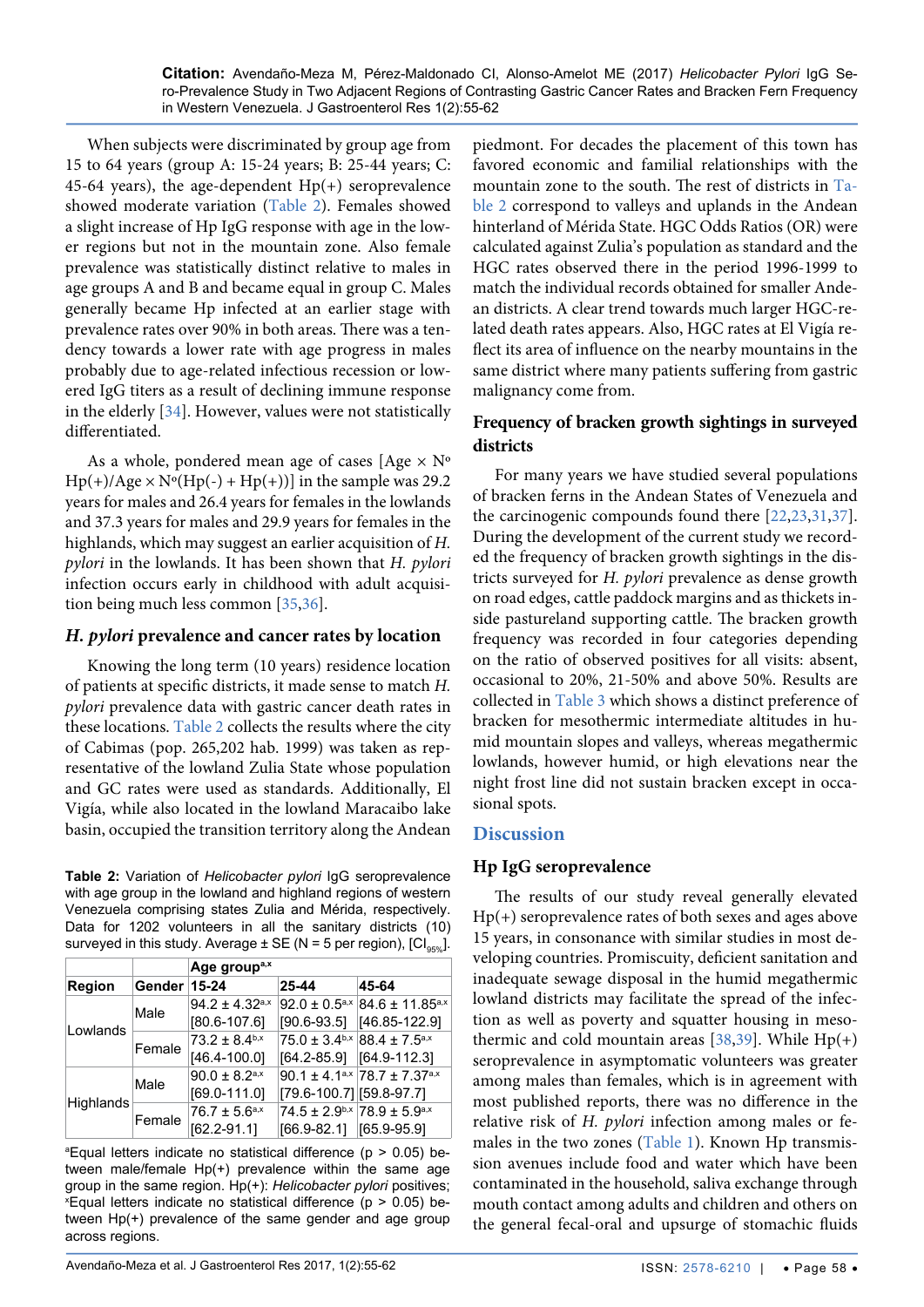<span id="page-4-0"></span>**Table 3:** *Helicobacter pylori* IgG seroprevalence in the 15-64 y age range and gastric cancer death rates by sex, and bracken occurrence in or around pasturelands in selected districts of western Venezuela comprising a 0-3000 m elevation gradient.

|                        | Hp IgG prevalence(%) <sup>a</sup> |         | GC odds ratio $(CL_{\text{max}})^b$ |                    |                                   |
|------------------------|-----------------------------------|---------|-------------------------------------|--------------------|-----------------------------------|
| Location (elevation m) | <b>Males</b>                      | Females | <b>Males</b>                        | Females            | Frequency of bracken <sup>c</sup> |
| Cabimas (10 m)         | 94.6                              | 82.4    | 1.0                                 | 1.0                | none                              |
| $ E $ Vigía (110 m)    | 86.2                              | 64.7    | $ 4.6(2.0-7.3) $                    | $ 3.2(0.4-6.8) $   | x                                 |
| Santa Cruz (590 m)     | 74.1                              | 80.8    | $ 5.4(2.3-8.5) $                    | $6.3(5.8-7.8)$     | <b>XX</b>                         |
| Tovar (950 m)          | 76.0                              | 84.7    | $ 7.8(5.5-10.2) $                   | $ 8.0 (5.0-11.2) $ | <b>XXX</b>                        |
| Bailadores (1720)      | 90.3                              | 70.7    | $ 8.5(2.8-14.0) $                   | $ 5.7(4.1-10.5) $  | <b>XXX</b>                        |
| Mucuchies (2950)       | 92.3                              | 72.9    | $ 4.1(1.9-6.4) $                    | $ 5.01(3.5-5.0) $  | x                                 |

ªSex standardized death rates due to gastric cancer was diagnosed by reporting physician in death certificate; <sup>b</sup>Odds ratios were calculated against Zulia State GC (gastric cancer) rates using the population of this Federal entity: 2,781,000 (1999) as standard; c Relative frequency of bracken sightings during surveys in the visited districts: x: occasional to 20%; xx: 21-50%; xxx: > 50% (See text for details).

gateways [\[38\]](#page-6-15). Risk of primary and secondary infection is thus increased by lack of adequate personal and household sanitation and sewage disposal, all of these common features of the study populations. The *H. pylori* infection prevalence values found here are consistent with an earlier endoscopic and histological diagnosis survey of geographically limited scope in the vicinal Andean Táchira State [[14\]](#page-5-11), which validates the immunoassay method here used.

#### **Gastric cancer death rates and** *H. pylori* **prevalence**

Results of [Table 3](#page-4-0) do not show any association between Hp IgG seroprevalence and HGC. Although this result is in agreement with the general consensus, there are still discrepancies. On the one hand, according to the meta analysis of Huang, et al. [\[39\]](#page-6-16), the Relative Risk (RR) of HGC incidence in *H. pylori* infected patients compared with uninfected controls was 1.81 ( $CI_{95\%}$  1.16-2.84) for all case-control studies. Cohort surveys furnished a stronger association: RR 2.24 ( $CI_{95\%}$  1.15-4.40) with confirming reports appearing thereafter [[40](#page-6-24)[-42\]](#page-6-20).

On the other hand, the predictive value of *H. pylori* infection for future HGC development in asymptomatic people, the conceptual framework in which our study is positioned, is less clear. People in large communities and entire countries such as India, Bangladesh, and several African countries possess elevated levels of  $Hp(+)$  seroprevalence but low gastric cancer incidence rates [[43](#page-6-22)]. Similarly, remote aborigine communities in Australia and South America where HGC is virtually unknown show very high Hp(+) seroprevalence rates (97.9%) among adults [[5](#page-5-3),[15](#page-5-12),[43](#page-6-22)[-47\]](#page-6-25). Other sources report a lack of association between  $Hp(+)$  seroprevalence and gastric pathologies in isolated communities of Nepal despite *H. pylori* regional differences [\[48\]](#page-6-26). Our results contribute to support this view. By contrast, other studies do find such associations, *e.g.* in southern Colombia [\[38\]](#page-6-15) and in some Chinese provinces, Changle, Hong Kong, and Shandong [\[49](#page-6-27)[,50\]](#page-6-21). Nonetheless, other parts of China [\[51\]](#page-7-6) and Italy [\[52\]](#page-7-7) do not show the same pattern.

HGC incidence in *H. pylori* patients has been attributed to a differential distribution of bacterial genotypes of varying virulence, including *iceA* gene, cytotoxin-associated gene *cagA* and vacuolating cytotoxin-associated gene *vacA* [\[42](#page-6-20)[,50](#page-6-21),[53](#page-7-0)]. Statistical correlations vary from weak to strong in a few other reports [\[43](#page-6-22)[,54-](#page-7-1)[58](#page-7-2)]. As opposed to this, prospective studies do not show a clear correlation of cagA+ Hp prevalence among asymptomatic patients living in high risk HGC regions when compared with lower risk zones in developing countries [[59](#page-7-3),[60](#page-7-4)]. Still other investigations do not report associations between *iceA, cagA* or *vacA* status or their combination and the gastric clinical condition of patients in widely different countries as Japan, Korea, the United States and Colombia [\[61\]](#page-7-5). In the Venezuelan case, an earlier survey in Mérida State where our high HGC risk population resides, gave 50% cagA<sup>+</sup> prevalence  $[18]$  $[18]$  $[18]$ , a low figure relative to other communities in this country (86%) where HGC death rates are much lower, according to these authors. Therefore, at the epidemiological level the frequency of these genotypes as a cause of non-cardia HGC remain to be demonstrated.

We also observed that there was a gradient of HGC death rates as elevation of surveyed settlements increased. Contrasts of HGC incidence rates between low and high areas are on record but to the best of our knowledge there seems to be a paucity of data regarding the HGC death rate change with an elevational gradient including several intermediate data points such as we report here.

Because altitude by itself is an unlikely contributor, other environmental stresses related to geographical elevation must be responsible. Among the most notorious in our geographical area, and possibly in other tropical countries with humid mid altitude mountains around the world as well, the increasing enrichment of the low vegetation cover by invading bracken fern (*Pteridium* spp.) in the megathermic to mesothermic gradient related to elevation that we have observed consistently in the study area [\[22](#page-6-3)[,23](#page-6-4)[,37\]](#page-6-14) is a risk factor to consider seriously. Bracken is only rare at low elevation in the neotropics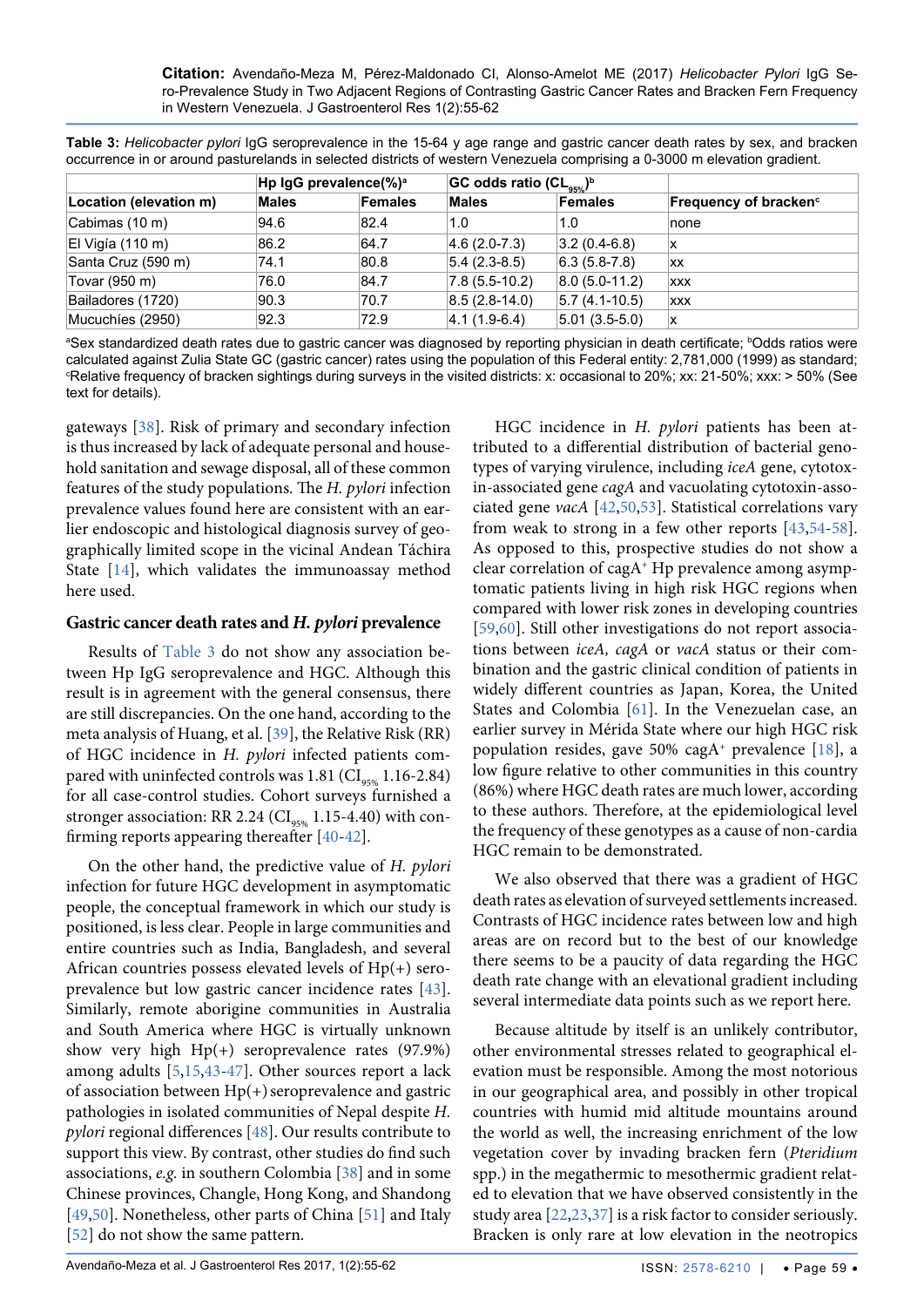but acquires the status of invading weed above 600 m and up to 2400 m [\[37\]](#page-6-14), just where the Andean districts with the highest HGC rates are located. The district of Mucuchíes/2950 m), which deviates from this tendency, is above the ecological range of bracken. Yet, it is still within the trade route of unprocessed dairy products from lower bracken infested zones. Other environmental HGC propensity factors cannot be ruled out.

As *Pteridium* ferns invade pasturelands of small dairy cattle homesteads, dairy products and meat from these animals consumed locally by small communities and water runoff from bracken thickets are exposed to higher concentrations of the bracken carcinogen ptaquiloside for extended periods [\[24-](#page-6-5)[26](#page-6-6),[62](#page-7-8)]. This compound is a powerful DNA alkylating agent causing specific mutations of oncogenes [[63](#page-7-9),[64\]](#page-7-10), an effect not yet recorded for Hp mutagenesis [[65](#page-7-11)]. Convergence of circumstances, Hp insult and dietary mutagens such as ptaquiloside may constitute synergic effects leading to gastric neoplastic anomalies.

It can be concluded that Hp IgG seroprevalence is widespread among the communities studied in western Venezuela with values comparable to other developing countries and is not a predictor of HGC in these populations. Other propensity cofactors are required among which dietary intake of animal products laced with bracken carcinogens cannot be disregarded as an environmental-dietary risk factor.

#### **Acknowledgements**

Authors declare no conflict of interest with funding agencies and acknowledge the unrestricted research grants from GQE-ADG Fund of Grupo de Química Ecológica, Facultad de Ciencias de la Universidad de Los Andes (ULA) in Mérida, Venezuela, Consejo de Desarrollo Científico, Humanístico, Tecnológico y de Las Artes (ULA), and FONACIT (Caracas, Venezuela) for Marisabel Avendaño's doctorate scholarship. We are indebted to Dr. Imad Kansau of the Faculty of Medicine, University of Los Andes, presently at Faculté de Pharmacie, Université Paris-Sud XI, Châtenay-Malabry, France for his guidance in the establishment of local strains of *H. pylori* colonies for laboratory use and providing the negative control sera from hospital sources. We are also thankful to the sanitary personnel of the city hospitals in Ciudad Ojeda, Cabimas, Caja Seca in Zulia State, and Tovar, Santa Cruz de Mora, Bailadores, Mucuchíes, Timotes and Santo Domingo in Mérida State as well as technicians of Corporación de Salud del Estado Mérida and Estado Zulia for their helpful support, with special acknowledgement to Mérida former epidemiologist, Dr. Johnny Arandia, for his logistic efforts.

This paper is dedicated to the memory of our colleague, co-author and friend, Dr. César I. Pérez-Maldonado.

#### **References**

- <span id="page-5-0"></span>1. [Plummer M, Franceschi S, Vignat J, et al. \(2015\) Global](https://www.ncbi.nlm.nih.gov/pubmed/24889903)  [burden of gastric cancer attributable to helicobacter pylori.](https://www.ncbi.nlm.nih.gov/pubmed/24889903)  [Int J Cancer 136: 487-490.](https://www.ncbi.nlm.nih.gov/pubmed/24889903)
- <span id="page-5-1"></span>2. [Touati E \(2010\) When bacteria become mutagenic and car](https://www.ncbi.nlm.nih.gov/pubmed/20709622)cinogenic: lessons from H*.* [pylori. Mutat Res 703: 66-70.](https://www.ncbi.nlm.nih.gov/pubmed/20709622)
- 3. [Xu Y, Cao X, Jiang J, et al. \(2017\) TNF-α-308/-238 poly](https://www.ncbi.nlm.nih.gov/m/pubmed/27373488/)[morphisms are associated with gastric cancer: A case con](https://www.ncbi.nlm.nih.gov/m/pubmed/27373488/)[trol family study in China. Clin Res Hepatol Gastroenterol](https://www.ncbi.nlm.nih.gov/m/pubmed/27373488/)  [41: 103-109.](https://www.ncbi.nlm.nih.gov/m/pubmed/27373488/)
- <span id="page-5-2"></span>4. [Nagini S \(2012\) Carcinoma of the stomach: A review of ep](https://www.ncbi.nlm.nih.gov/pubmed/22844547)[idemiology, pathogenesis, molecular genetics and chemo](https://www.ncbi.nlm.nih.gov/pubmed/22844547)[prevention. World J Gastrointest Oncol 4: 156-159.](https://www.ncbi.nlm.nih.gov/pubmed/22844547)
- <span id="page-5-3"></span>5. [Muñoz N, Pisani P \(1994\) Helicobacter pylori and gastric](http://www.scirp.org/(S(i43dyn45teexjx455qlt3d2q))/reference/ReferencesPapers.aspx?ReferenceID=1096451)  [cancer. European Journal of Gastroenterology & Hepatol](http://www.scirp.org/(S(i43dyn45teexjx455qlt3d2q))/reference/ReferencesPapers.aspx?ReferenceID=1096451)ogy [6: 1097-1103.](http://www.scirp.org/(S(i43dyn45teexjx455qlt3d2q))/reference/ReferencesPapers.aspx?ReferenceID=1096451)
- 6. [Danesh J \(1999\) Helicobacter pylori infection and gastric](https://www.ncbi.nlm.nih.gov/pubmed/10383517)  [cancer: Systematic review of the epidemiological studies.](https://www.ncbi.nlm.nih.gov/pubmed/10383517)  [Aliment Pharmacol Ther](https://www.ncbi.nlm.nih.gov/pubmed/10383517) 13: 851-856.
- <span id="page-5-4"></span>7. [Correa P, Houghton J \(2007\) Carcinogenesis of helico](https://www.ncbi.nlm.nih.gov/pubmed/17681184)[bacter pylori. Gastroenterology 133: 659-672.](https://www.ncbi.nlm.nih.gov/pubmed/17681184)
- <span id="page-5-5"></span>8. [Machado AM, Figueiredo C, Seruca R, et al. \(2010\) Helico](https://www.ncbi.nlm.nih.gov/pubmed/20122996)bacter pylori [infection generates genetic instability in gastric](https://www.ncbi.nlm.nih.gov/pubmed/20122996)  [cells. Biochim Biophys Acta 1806: 58-65.](https://www.ncbi.nlm.nih.gov/pubmed/20122996)
- <span id="page-5-6"></span>9. [Touati E, Michel V, Thiberge JM, et al. \(2003\) Chronic heli](https://www.ncbi.nlm.nih.gov/pubmed/12730880)[cobacter pylori infections induce gastric mutations in mice.](https://www.ncbi.nlm.nih.gov/pubmed/12730880)  [Gastroenterology 124: 1408-1419.](https://www.ncbi.nlm.nih.gov/pubmed/12730880)
- <span id="page-5-7"></span>10. [Toller IM, Neelsen KJ, Steger M, et al. \(2011\) Carcinogenic](http://www.pnas.org/content/108/36/14944.full.pdf)  [bacterial pathogen helicobacter pylori triggers DNA dou](http://www.pnas.org/content/108/36/14944.full.pdf)[ble-strand breaks and DNA damage response in its host](http://www.pnas.org/content/108/36/14944.full.pdf)  [cells. PNAS 108: 14944-14949.](http://www.pnas.org/content/108/36/14944.full.pdf)
- <span id="page-5-8"></span>11. Chen GD, Tang N, Wang C, et al. (2017) TNF-alpha-inducing protein of Helicobacter pylori induces Epithelial Mesenchymal Transition (EMT) in gastric cancer cells through activation of IL-6/STAT3 signaling pathway. Biochem Biophys Res Commun 484: 311-317.
- <span id="page-5-9"></span>12. [Matsuo Y, Kido Y, Yamaoka Y \(2017\) Helicobacter pylori](https://www.ncbi.nlm.nih.gov/pubmed/28287480)  [outer membrane protein-related pathogenesis. Toxins 9.](https://www.ncbi.nlm.nih.gov/pubmed/28287480)
- <span id="page-5-10"></span>13. [Kamangar F, Dores GM, Anderson WF \(2006\) Patterns](https://www.ncbi.nlm.nih.gov/pubmed/16682732)  [of cancer incidence, mortality and prevalence across five](https://www.ncbi.nlm.nih.gov/pubmed/16682732)  [continents: defining priorities to reduce cancer disparities in](https://www.ncbi.nlm.nih.gov/pubmed/16682732)  [different geographic regions of the world. J Clin Oncol](https://www.ncbi.nlm.nih.gov/pubmed/16682732) 24: [2137-2150.](https://www.ncbi.nlm.nih.gov/pubmed/16682732)
- <span id="page-5-11"></span>14. [Muñoz N, Kato I, Peraza S, et al. \(1996\) Prevalence of pre](https://www.ncbi.nlm.nih.gov/pubmed/8770465)[cancerous lesions of the stomach in Venezuela. Cancer](https://www.ncbi.nlm.nih.gov/pubmed/8770465)  [Epidemiol Biomarkers Prev 5: 41-46.](https://www.ncbi.nlm.nih.gov/pubmed/8770465)
- <span id="page-5-12"></span>15. [Miranda M, Cháves M, Orozco L, et al. \(1998\) The relation](https://www.ncbi.nlm.nih.gov/pubmed/10347820)  [of helicobacter pylori with dysplasia and stomach neoplas](https://www.ncbi.nlm.nih.gov/pubmed/10347820)[ms in Costa Rica. Rev Biol Trop](https://www.ncbi.nlm.nih.gov/pubmed/10347820) 46: 829-832.
- 16. [Piñero R, Plasencio A, Avila M, et al. \(2000\) Helicobacter](http://bases.bireme.br/cgi-bin/wxislind.exe/iah/online/?IsisScript=iah/iah.xis&src=google&base=LILACS&lang=p&nextAction=lnk&exprSearch=305891&indexSearch=ID)  [pylori in children from a rural population in Venezuela. GEN](http://bases.bireme.br/cgi-bin/wxislind.exe/iah/online/?IsisScript=iah/iah.xis&src=google&base=LILACS&lang=p&nextAction=lnk&exprSearch=305891&indexSearch=ID)  [54: 12-17.](http://bases.bireme.br/cgi-bin/wxislind.exe/iah/online/?IsisScript=iah/iah.xis&src=google&base=LILACS&lang=p&nextAction=lnk&exprSearch=305891&indexSearch=ID)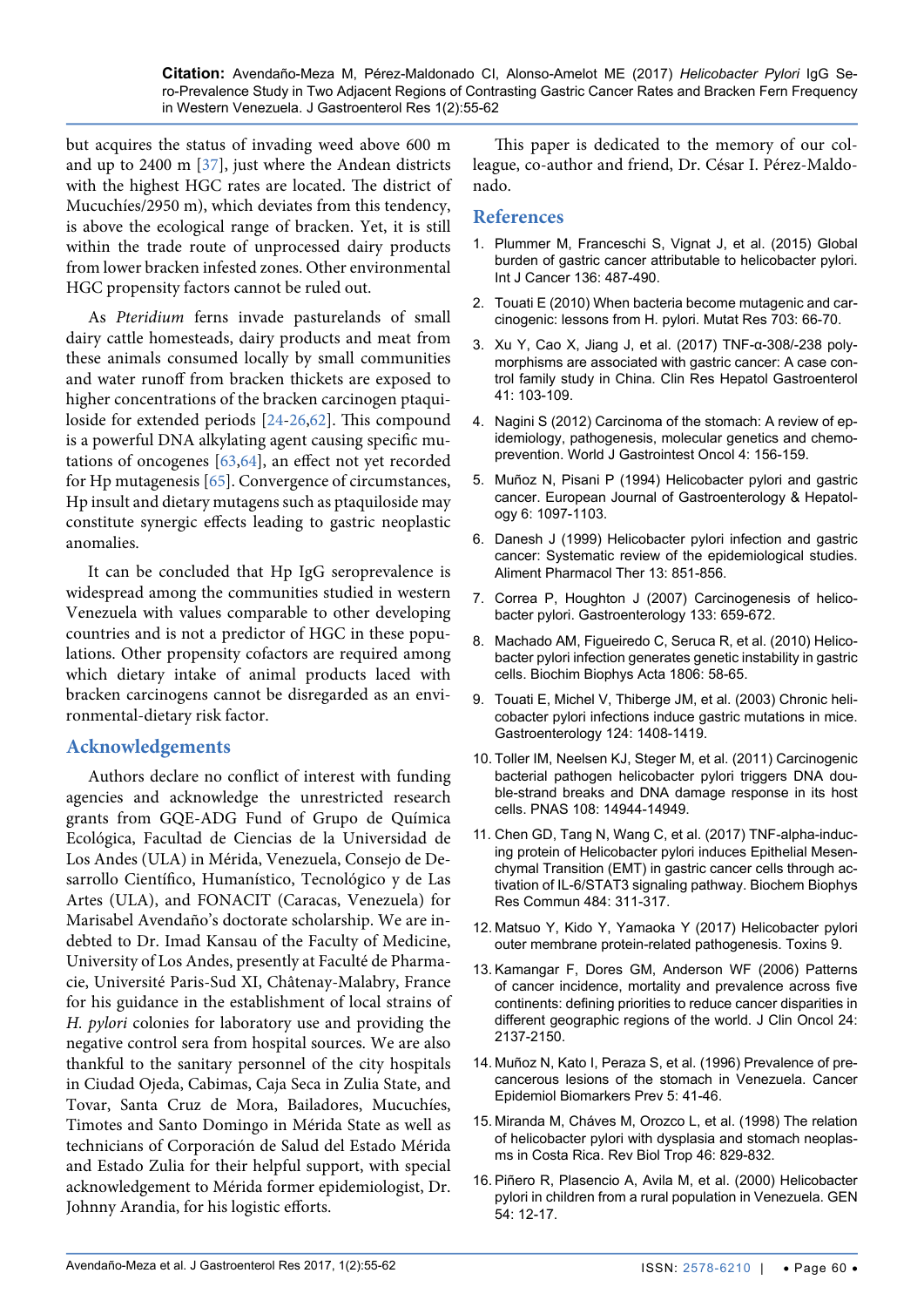- 17. [Glynn MK, Friedman CR, Gold BD, et al. \(2002\) Seroin](https://www.ncbi.nlm.nih.gov/pubmed/12384839)[cidence of helicobacter pylori infection in a cohort rural](https://www.ncbi.nlm.nih.gov/pubmed/12384839)  [Bolivian children: acquisition and analysis of possible risk](https://www.ncbi.nlm.nih.gov/pubmed/12384839)  [factors. Clin Infect Dis 35: 1059-1065.](https://www.ncbi.nlm.nih.gov/pubmed/12384839)
- <span id="page-6-23"></span>18. [Ghose C, Pérez-Pérez GI, van Doorn LJ, et al. \(2005\) High](http://jcm.asm.org/content/43/6/2635.full)  [frequency of gastric colonization with multiple Helicobacter](http://jcm.asm.org/content/43/6/2635.full)  [pylori strains in Venezuelan subjects](http://jcm.asm.org/content/43/6/2635.full)*.* J Clin Microbiol 43: [2635-2641.](http://jcm.asm.org/content/43/6/2635.full)
- <span id="page-6-0"></span>19. [Zaterka S, Eisig JN, Chinzon D, et al. \(2007\) Factors relat](https://www.ncbi.nlm.nih.gov/pubmed/17241306)[ed to helicobacter pylori prevalence in an adult population](https://www.ncbi.nlm.nih.gov/pubmed/17241306)  [in Brazil. Helicobacter 12: 82-88.](https://www.ncbi.nlm.nih.gov/pubmed/17241306)
- <span id="page-6-1"></span>20. [Plummer M, Vivas J, Fauchère JL, et al. \(2000\) Helico](https://www.ncbi.nlm.nih.gov/pubmed/11008915)[bacter pylori and stomach cancer: a case-control study in](https://www.ncbi.nlm.nih.gov/pubmed/11008915)  [Venezuela. Cancer Epidemiol Biomarkers 9: 961-965.](https://www.ncbi.nlm.nih.gov/pubmed/11008915)
- <span id="page-6-2"></span>21. [Gutiérrez B, Cavazza ME, Ortiz D, et al. \(2008\) Seropreva](http://scielo.sld.cu/scielo.php?script=sci_arttext&pid=S0864-03002008000200011)[lencia de la infección por helicobacter pylori en pacientes con](http://scielo.sld.cu/scielo.php?script=sci_arttext&pid=S0864-03002008000200011)  [gastritis crónica, úlcera duodenal y gástrica: primer estudio de](http://scielo.sld.cu/scielo.php?script=sci_arttext&pid=S0864-03002008000200011)  [corte retrospectivo. Rev Cubana Invest Bioméd 27.](http://scielo.sld.cu/scielo.php?script=sci_arttext&pid=S0864-03002008000200011)
- <span id="page-6-3"></span>22. [Alonso-Amelot ME, Avendaño M \(2001\) Possible associa](https://www.ncbi.nlm.nih.gov/pubmed/11146454)[tion between gastric cancer and bracken fern in Venezuela:](https://www.ncbi.nlm.nih.gov/pubmed/11146454)  [an epidemiologic study. Int J Cancer 91: 252-259.](https://www.ncbi.nlm.nih.gov/pubmed/11146454)
- <span id="page-6-4"></span>23. Alonso-Amelot ME, Avendaño M (2009) Conglomerados de cáncer gástrico en el Estado Mérida, Venezuela. Interciencia 34: 617-622.
- <span id="page-6-5"></span>24. [Alonso-Amelot ME, Castillo U, Smith BL, et al. \(1996\)](https://www.nature.com/nature/journal/v382/n6592/abs/382587a0.html)  [Bracken ptaquiloside in milk. Nature 382: 587.](https://www.nature.com/nature/journal/v382/n6592/abs/382587a0.html)
- 25. [Alonso-Amelot ME, Castillo U, Smith BL, et al. \(1998\) Ex](https://lait.dairy-journal.org/articles/lait/abs/1998/04/lait_78_1998_4_40/lait_78_1998_4_40.html)[cretion through milk of ptaquiloside, in bracken-fed cows: A](https://lait.dairy-journal.org/articles/lait/abs/1998/04/lait_78_1998_4_40/lait_78_1998_4_40.html)  [quantitative assessment. Lait 78: 413-423.](https://lait.dairy-journal.org/articles/lait/abs/1998/04/lait_78_1998_4_40/lait_78_1998_4_40.html)
- <span id="page-6-6"></span>26. [Fletcher MT, Reichmann KG, Brock IJ, et al. \(2011\) Resi](http://pubs.acs.org/doi/abs/10.1021/jf201342t)[due potential of norsesquiterpene glycosides in tissues of](http://pubs.acs.org/doi/abs/10.1021/jf201342t)  [cattle fed austral bracken \(Pteridium esculentum\)](http://pubs.acs.org/doi/abs/10.1021/jf201342t)*.* J Agric [Food Chem 59: 8518-8523.](http://pubs.acs.org/doi/abs/10.1021/jf201342t)
- <span id="page-6-7"></span>27. [Yamada K, Ojika M, Kigoshi H \(2007\) Ptaquiloside, the ma](https://www.ncbi.nlm.nih.gov/pubmed/17653360)[jor toxin of bracken, and related terpene glycosides: Chem](https://www.ncbi.nlm.nih.gov/pubmed/17653360)[istry, biology and ecology. Nat Prod Rep 24: 798-813.](https://www.ncbi.nlm.nih.gov/pubmed/17653360)
- <span id="page-6-8"></span>28. [Vetter J \(2009\) A biological hazard of our age: bracken fern](https://www.ncbi.nlm.nih.gov/pubmed/19457786)  [\[Pteridium aquilinum L. Kuhn\] - a review. Acta Vet Hung 57:](https://www.ncbi.nlm.nih.gov/pubmed/19457786)  [183-196.](https://www.ncbi.nlm.nih.gov/pubmed/19457786)
- <span id="page-6-9"></span>29. [Torres J, Corres P, Ferrecio C, et al. \(2013\) Gastric can](https://www.ncbi.nlm.nih.gov/pubmed/23224271)[cer incidence and mortality is associated with altitude in](https://www.ncbi.nlm.nih.gov/pubmed/23224271)  [the mountainous regions of Pacific Latin America. Cancer](https://www.ncbi.nlm.nih.gov/pubmed/23224271)  [Cause Control 24: 249-256.](https://www.ncbi.nlm.nih.gov/pubmed/23224271)
- <span id="page-6-10"></span>30. [Gomes J, Magalhães A, Carvalho AS, et al. \(2012\) Gly](http://journals.plos.org/plosone/article?id=10.1371/journal.pone.0038353)[cophenotypic alterations induced by Pteridium aquilinum](http://journals.plos.org/plosone/article?id=10.1371/journal.pone.0038353)  [in mice gastric mucosa; synergistic effect with helicobacter](http://journals.plos.org/plosone/article?id=10.1371/journal.pone.0038353)  [pylori infection. PLoS ONE 7: e38353.](http://journals.plos.org/plosone/article?id=10.1371/journal.pone.0038353)
- <span id="page-6-11"></span>31. [Alonso Amelot ME, Avendaño M \(2002\) Human carcino](https://www.ncbi.nlm.nih.gov/pubmed/11945131)[genesis and bracken fern: a review of the evidence. Curr](https://www.ncbi.nlm.nih.gov/pubmed/11945131)  [Med Chem 9: 675-686.](https://www.ncbi.nlm.nih.gov/pubmed/11945131)
- <span id="page-6-12"></span>32. [Oliveros-Bastidas A, Calcagno-Pissarelli MP, Naya M, et](https://www.ncbi.nlm.nih.gov/pubmed/26632203)  [al. \(2016\) Human gastric cancer, helicobacter pylori and](https://www.ncbi.nlm.nih.gov/pubmed/26632203)  [bracken carcinogenesys; a connecting hypothesis. Med](https://www.ncbi.nlm.nih.gov/pubmed/26632203)  [Hypotheses 88: 91-99.](https://www.ncbi.nlm.nih.gov/pubmed/26632203)
- <span id="page-6-13"></span>33. [Moujaber T, MacIntyre CR, Backhouse J, et al. \(2008\) The](https://www.ncbi.nlm.nih.gov/pubmed/18400542)  [seroepidemiology of helicobacter pylori in australia. Int J](https://www.ncbi.nlm.nih.gov/pubmed/18400542)  [Infect Dis 12: 500-504.](https://www.ncbi.nlm.nih.gov/pubmed/18400542)
- <span id="page-6-17"></span>34. [Dorshkind K, Swain S \(2009\) Age-associated declines in](https://www.ncbi.nlm.nih.gov/pubmed/19632102)  [immune system development and function. causes, conse](https://www.ncbi.nlm.nih.gov/pubmed/19632102)[quences and reversal. Curr Opin Immunol 21: 404-407.](https://www.ncbi.nlm.nih.gov/pubmed/19632102)
- <span id="page-6-18"></span>35. [Lindkvist P, Asrat D, Nilsson I, et al. \(1996\) Age at acqui](https://www.ncbi.nlm.nih.gov/pubmed/8792487)sition of helicobacter pylori infection: comparison of a high [and a low prevalence country. Scand J Infect Dis 28: 181-](https://www.ncbi.nlm.nih.gov/pubmed/8792487) [184.](https://www.ncbi.nlm.nih.gov/pubmed/8792487)
- <span id="page-6-19"></span>36. [Bardhan PK \(1997\) Epidemiological features of helico](https://www.ncbi.nlm.nih.gov/pubmed/9402340)[bacter pylori infection in developing Countries. Clin Infect](https://www.ncbi.nlm.nih.gov/pubmed/9402340)  [Dis 25: 973-978.](https://www.ncbi.nlm.nih.gov/pubmed/9402340)
- <span id="page-6-14"></span>37. [Alonso-Amelot ME, Oliveros-Bastidas A, Calcagno MP](http://www.sciencedirect.com/science/article/pii/S0305197804000924)  [\(2004\) Phenolics and condensed tannins in relation to alti](http://www.sciencedirect.com/science/article/pii/S0305197804000924)[tude in neotropical pteridium spp. A field study in the vene](http://www.sciencedirect.com/science/article/pii/S0305197804000924)[zuelan andes. Biochem Syst Ecol](http://www.sciencedirect.com/science/article/pii/S0305197804000924) 32: 969-981.
- <span id="page-6-15"></span>38. [Goodman KJ, Correa P \(1995\) The transmission of helico](https://www.ncbi.nlm.nih.gov/pubmed/8557443)[bacter pylori. A critical review of the evidence. Int J Epide](https://www.ncbi.nlm.nih.gov/pubmed/8557443)[miol 24: 875-887.](https://www.ncbi.nlm.nih.gov/pubmed/8557443)
- <span id="page-6-16"></span>39. [Huang JQ, Sridhar S, Chen Y, et al. \(1998\) Meta-analysis](https://www.ncbi.nlm.nih.gov/pubmed/9609753)  [of the relationship between helicobacter pylori seropositivi](https://www.ncbi.nlm.nih.gov/pubmed/9609753)[ty and gastric cancer. Gastroenterol 114: 1169-1179.](https://www.ncbi.nlm.nih.gov/pubmed/9609753)
- <span id="page-6-24"></span>40. [Uemura N, Okamoto S, Yamamoto S, et al. \(2001\) Helico](https://www.ncbi.nlm.nih.gov/pubmed/11556297)[bacter pylori infection and the development of gastric can](https://www.ncbi.nlm.nih.gov/pubmed/11556297)[cer. N Engl J Med 45: 784-789.](https://www.ncbi.nlm.nih.gov/pubmed/11556297)
- 41. [Wu AH, Crabtree JE, Bertstein L, et al. \(2003\) Role of he](https://www.ncbi.nlm.nih.gov/pubmed/12516104)[licobacter pylori CagA+ strains and risk of adenocarcinoma](https://www.ncbi.nlm.nih.gov/pubmed/12516104)  [of the stomach and esophagus. Int J Cancer 103: 815-821.](https://www.ncbi.nlm.nih.gov/pubmed/12516104)
- <span id="page-6-20"></span>42. Lochhead P, El-Omar EM (2007) Helicobacter pylori infection and gastric cancer. Best Pract Res Clin Gastroenterol 21: 281-297.
- <span id="page-6-22"></span>43. [Miwa H, Go MF, Sato N \(2002\) Helicobacter pylori and](https://www.ncbi.nlm.nih.gov/pubmed/12014714)  [gastric cancer: the Asian enigma. Am J Gastroenterol 97:](https://www.ncbi.nlm.nih.gov/pubmed/12014714)  [1106-1112.](https://www.ncbi.nlm.nih.gov/pubmed/12014714)
- 44. [Ortiz-Princz D, Cavazza ME, Rodríguez O, et al. \(2003\)](https://www.ncbi.nlm.nih.gov/pubmed/14595445)  [Prevalence of helicobacter pylori infection in Warao lineage](https://www.ncbi.nlm.nih.gov/pubmed/14595445)  [communities of Delta Amacuro State, Venezuela. Mem Inst](https://www.ncbi.nlm.nih.gov/pubmed/14595445)  [Olwaldo Cruz 98: 721-725.](https://www.ncbi.nlm.nih.gov/pubmed/14595445)
- 45. [Rodríguez A, Alvarado J, Sandler RS, et al. \(2000\) Asocia](http://www.actamedicacolombiana.com/anexo/articulos/03-2000-03.pdf)[ción entre infección por helicobacter pylori y cáncer gástri](http://www.actamedicacolombiana.com/anexo/articulos/03-2000-03.pdf)[co en Colombia. Acta Med Colomb 25: 112-116.](http://www.actamedicacolombiana.com/anexo/articulos/03-2000-03.pdf)
- 46. [Almeida-Cunha RP, Alves FP, Rocha AMC, et al. \(2003\)](https://www.ncbi.nlm.nih.gov/pubmed/15259462)  [Prevalence and risk factors associated with helicobacter](https://www.ncbi.nlm.nih.gov/pubmed/15259462)  [pylori infection in native populations from Brazilian western](https://www.ncbi.nlm.nih.gov/pubmed/15259462)  [Amazon. Trans R Soc Trop Med Hyg 97: 382-386.](https://www.ncbi.nlm.nih.gov/pubmed/15259462)
- <span id="page-6-25"></span>47. [Windsor HM, Abioye-Kuteyi EA, Leber JM, et al. \(2005\)](https://www.ncbi.nlm.nih.gov/pubmed/15748129)  [Prevalence of helicobacter pylori in indigenous Western](https://www.ncbi.nlm.nih.gov/pubmed/15748129)  [Australians: comparison between urban and remote rural](https://www.ncbi.nlm.nih.gov/pubmed/15748129)  [populations. Med J Aust 185: 210-213.](https://www.ncbi.nlm.nih.gov/pubmed/15748129)
- <span id="page-6-26"></span>48. [Kawasaki M, Kawasaki T, Ogaki T, et al. \(1998\) Seroprev](https://www.ncbi.nlm.nih.gov/pubmed/9512953)[alence of helicobacter pylori infection in Nepal: low preva](https://www.ncbi.nlm.nih.gov/pubmed/9512953)[lence in an isolated rural village. Eur J Gastroenterol Hepa](https://www.ncbi.nlm.nih.gov/pubmed/9512953)[tol 10: 47-50.](https://www.ncbi.nlm.nih.gov/pubmed/9512953)
- <span id="page-6-27"></span>49. [Wong BC, Lam SK, Ching CK, et al. \(1999\) Differential he](https://www.ncbi.nlm.nih.gov/pubmed/10029291)[licobacter pylori infection rates in two contrasting gastric](https://www.ncbi.nlm.nih.gov/pubmed/10029291)  [cancer risk regions of South China. China Gastric Cancer](https://www.ncbi.nlm.nih.gov/pubmed/10029291)  [Study Group. J Gastroenterol Hepatol 14: 120-125.](https://www.ncbi.nlm.nih.gov/pubmed/10029291)
- <span id="page-6-21"></span>50. [You WC, Zhang L, Pan KF, et al. \(2001\) Helicobacter pylori](https://www.ncbi.nlm.nih.gov/pubmed/11709273)  [prevalence and CagA status among children in two coun-](https://www.ncbi.nlm.nih.gov/pubmed/11709273)